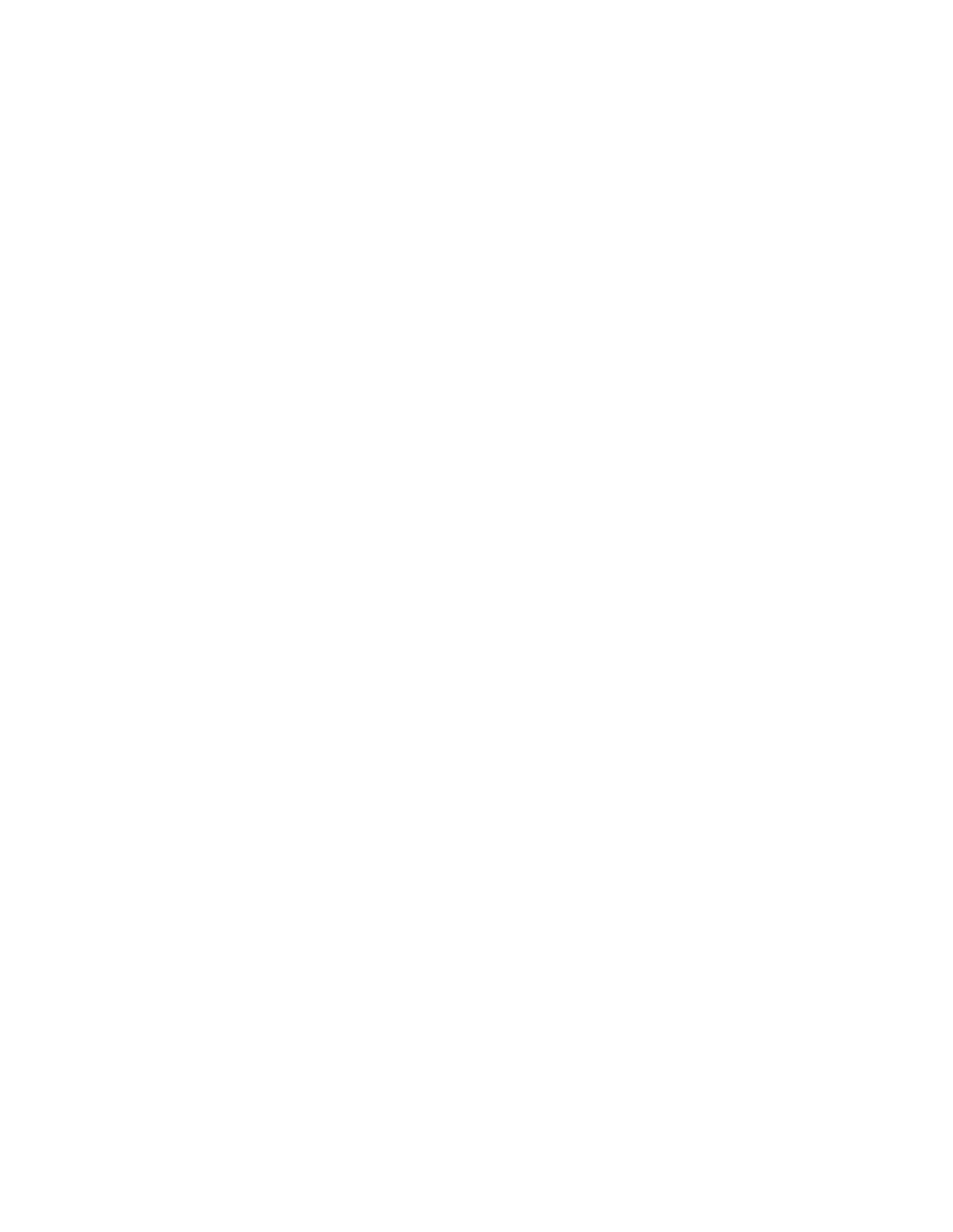### **CONSENT CALENDAR**

#### **Concurrent Resolution for Notice under Joint Rule 16**

The following joint concurrent resolution has been introduced for approval by the Senate and House and will be adopted by the Senate unless a Senator requests floor consideration before the end of the session of the next legislative day. Requests for floor consideration should be communicated to the Secretary's Office.

### **S.C.R. 16.**

By Senator MacDonald,

By Representatives Davis of Washington and Graham of Williamstown,

**S.C.R. 16.** Senate concurrent resolution congratulating Raney Aronson-Rath on winning the 2015 Vermont Public Media Ambassador Award.

*Whereas*, Raney Aronson-Rath grew up in the Orange County town of Washington and graduated from Chelsea High School, and

*Whereas*, she graduated from the University of Wisconsin, majoring in South Asian studies and history, and

*Whereas*, desiring to pursue a career in journalism, Raney Aronson-Rath earned a master's degree from the Columbia University Graduate School of Journalism, and

*Whereas*, her stellar career as both a print and electronic journalist included positions at ABC News, the *Wall Street Journal*, and MSNBC, and

*Whereas*, in 2007, the PBS program *Frontline* hired Raney Aronson-Rath as a senior producer, offering her an exciting new opportunity for pursuing investigative journalism, and

*Whereas*, she oversaw the production of significant *Frontline* episodes including "News War," "The Last Abortion Clinic" and *"*Post Mortem," and

*Whereas*, the superb quality of Raney Aronson-Rath's broadcasts resulted in her 2012 promotion to the job of *Frontline*'s deputy executive producer, and

*Whereas*, under Raney Aronson-Rath's leadership, the program has won major broadcast journalism awards and gained new funding for *Frontline*'s investigative reporting capacity, and

*Whereas*, Raney Aronson-Rath has expanded *Frontline*'s digital footprint by launching a YouTube channel with original content and establishing other major interactive projects, and

*Whereas,* Raney Aronson-Rath was honored to be named as a 2014–2015 Fellow at the MIT Open Doc Lab, and